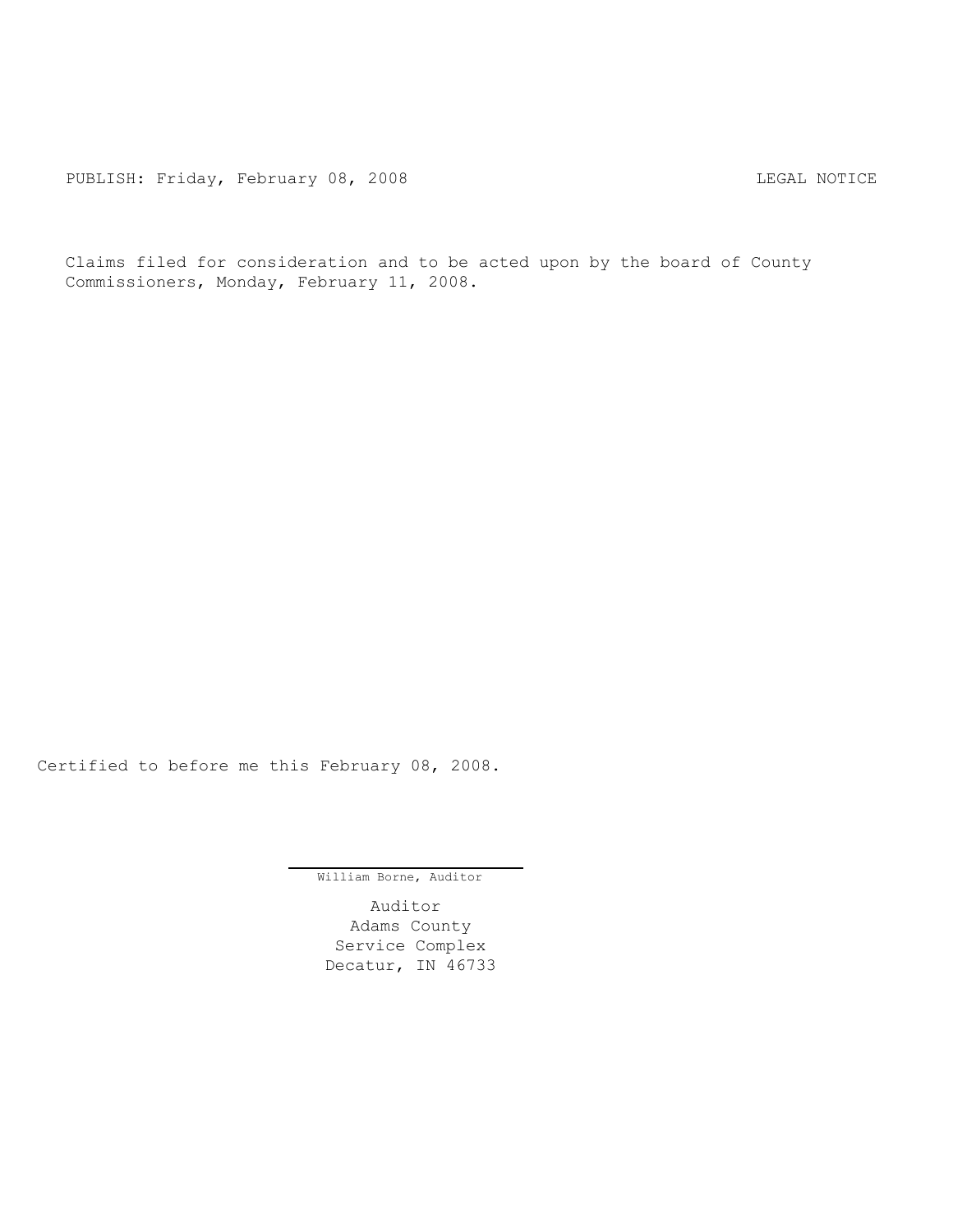

## **Claims Docket for Newspaper Adams County, Indiana**

## For Period: **12/13/2007** to **1/17/2008**

Date Claims to be Paid: **2/11/2008**

*313 W. Jefferson St. Decatur, IN 46733 (219) 724-2600*

| <b>Vendor</b>                    | <b>Amount</b> | <b>Vendor</b>                   | <b>Amount</b> |  |
|----------------------------------|---------------|---------------------------------|---------------|--|
| Adams County 4-H Clubs           | 15,000.00     | <b>Adams County Auto Supply</b> | 1,907.16      |  |
| Adams County Council On A        | 24,000.00     | <b>Adams Memorial Hospital</b>  | 67,330.86     |  |
| <b>Adams County Solid Waste</b>  | 66.17         | <b>Adams County Treasurer</b>   | 11.54         |  |
| Indiana Michigan Power           | 9,109.34      | American Health Care            | 428.52        |  |
| American Wire Rope & Slin        | 1,227.50      | Appraisal Research Corpor       | 2,458.33      |  |
| Baker And Sons Plumbing &        | 672.00        | Barker And Sons Wrecker S       | 555.00        |  |
| Berne Hardware Company           | 1.10          | <b>Berne Police Department</b>  | 165.00        |  |
| Berne Tri-Weekly News            | 413.52        | Brown, Blair A.                 | 1,165.00      |  |
| Hoosier Blue Flame               | 180.00        | Butler, Fairman, & Seufer       | 710.72        |  |
| Bowers, Charles                  | 2,302.92      | Chet's Pest Control             | 120.00        |  |
| Cintas Location #338             | 38.01         | City Of Berne                   | 1,200.00      |  |
| City Of Decatur                  | 758.70        | Decatur True Value              | 201.54        |  |
| <b>Complete Printing Service</b> | 197.00        | Computer Systems, Inc.          | 1,462.16      |  |
| Courtesy Ford, Inc.              | 280.98        | Craigville Telephone Comp       | 119.60        |  |
| D. L. Schwartz Company, I        | 16.83         | Sigworth, Darrell W.            | 36.96         |  |
| Decatur Daily Democrat           | 389.43        | <b>Emergency Radio Service</b>  | 1,508.50      |  |
| Erie Haven                       | 13.12         | Ernst Truck Equipment, In       | 120.28        |  |
| Fail-Safe Alarm                  | 87.00         | Fort Wayne Newspapers, In       | 91.00         |  |
| Geneva Police Department         | 39.00         | Gerber's Super Valu, Inc.       | 2,779.65      |  |
| Gordon Food Service              | 5,828.45      | Fumarolo, Gregory L.            | 3,262.28      |  |
| Grimm's Auto                     | 75.80         | Haywood Printing Company        | 896.28        |  |
| Hilty Engine Service             | 506.07        | Ind. Assoc. Of Building O       | 46.25         |  |
| Indiana Sheriff Assoc.           | 470.00        | Indiana State Police Trai       | 234.00        |  |
| Indiana University               | 120.00        | <b>Innovative Concepts</b>      | 55.00         |  |
| J & K Communications             | 67.05         | Heimann, James                  | 11.90         |  |
| Janitors Supply Company          | 119.30        | K-Mart                          | 641.12        |  |
| Kiess Electric                   | 1,262.02      | Lehman Feed Mill                | 65.40         |  |
| MacAllister Machinery Com        | 432.78        | Manatron                        | 35,947.00     |  |
| Gresla, Mark S. Md               | 414.00        | Mark's Heating                  | 3,850.00      |  |
| Meshberger Brothers Stone        | 32,815.74     | Monroe Water Department         | 161.67        |  |
| Moser Motor Sales, Inc.          | 18,643.46     | Nipsco                          | 17,172.21     |  |
| Griffiths, Nolan                 | 20.00         | Northern Equipment Compan       | 287.81        |  |
| Office Concepts, Inc.            | 168.54        | Miller, Patrick                 | 1,771.02      |  |
| Paul W. Reidenbach Equipm        | 31.90         | Portland Motor Parts, Inc.      | 5.99          |  |
| Quik Stop                        | 136.96        | Roto-Rooter                     | 495.00        |  |
| Selking International            | 291.13        | Siemens Building Technolo       | 395.00        |  |
| Embarq Communications, Inc.      | 501.36        | Baumann, Steve                  | 20.00         |  |
| <b>Stone-Street Quarries</b>     | 209.44        | <b>Summit Radiology</b>         | 71.00         |  |
| Reynolds, Tamara J.              | 112.50        | Smith, Teryl R.                 | 55.00         |  |
| Journal Gazette                  | 182.00        | Print Shop                      | 2,655.22      |  |
| Sheets, Thomas Wade              | 150.00        | Barkey, Timothy L.              | 320.00        |  |
| Top Supply Company               | 91.70         | <b>Tractor Supply Company</b>   | 91.19         |  |
| Tri-State First Aid              | 64.75         | Trisha Hockemeyer               | 81.77         |  |
| U.S. Postmaster                  | 5,096.00      | Welder Services, Inc.           | 45.72         |  |
| Wemhoff Land Surveying, I        | 558.25        | West Payment Center             | 2,015.00      |  |
| Witham Toxicology Laboratory     | 1,219.00      | D & D Auto Sales                | 500.29        |  |
| Christopher E. Harvey            | 122.88        | Rex King                        | 22.00         |  |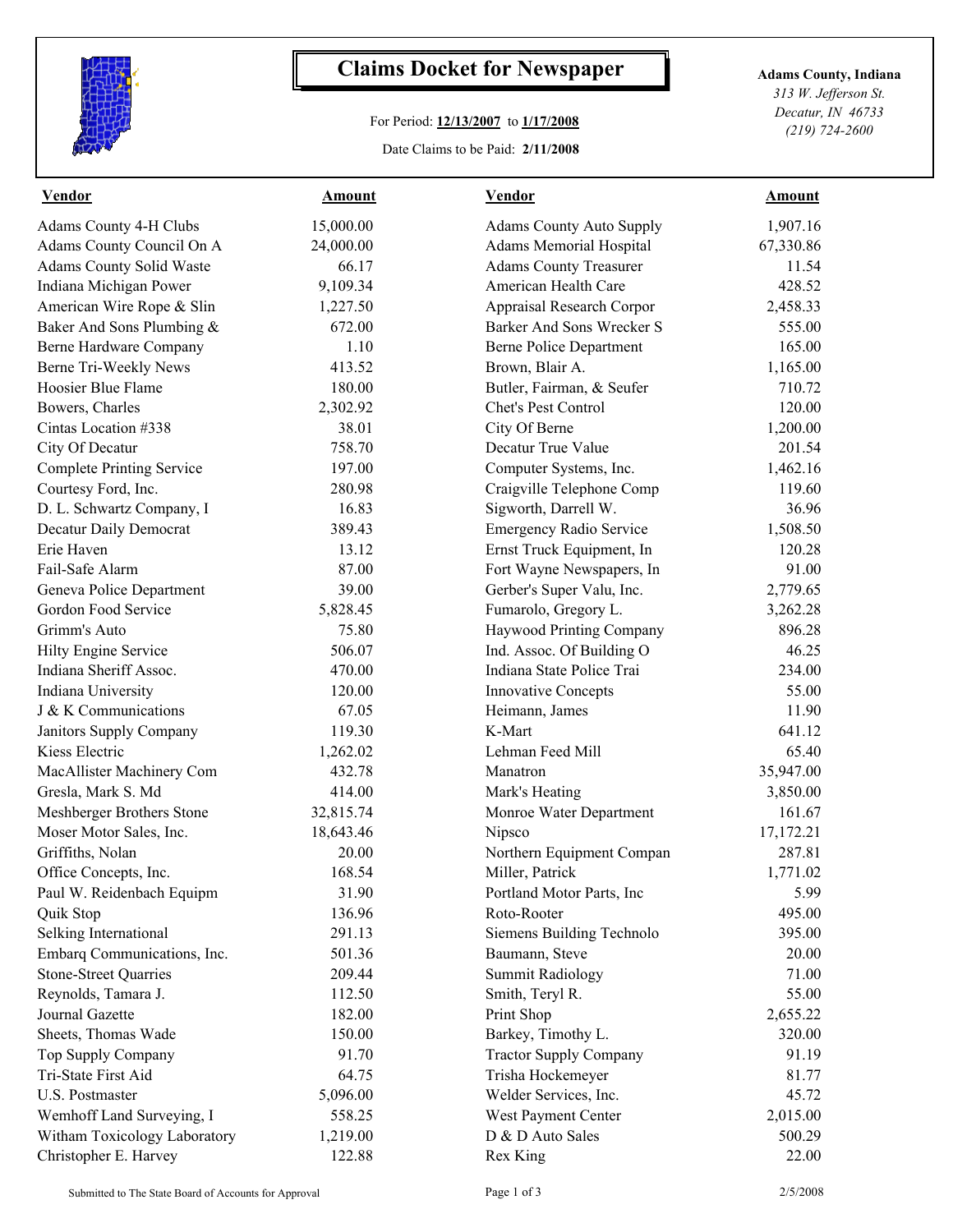| Adams County Extension Education Fur  | 153.10     | Burry, Herman, Miller, Brown           | 246.40    |  |
|---------------------------------------|------------|----------------------------------------|-----------|--|
| <b>Swiss City Veterinary</b>          | 410.00     | National Serv-All                      | 178.19    |  |
| Embarq                                | 6,980.39   | <b>Adams County Highway Department</b> | 1,165.65  |  |
| Imi Irving Material, Inc.             | 78.80      | Patrick Norton                         | 654.50    |  |
| Correctional Management Co., Llc      | 8,892.00   | Rudd Equipment                         | 101.07    |  |
| Zep Manufacturing Company             | 96.84      | Croy Machine & Fabricatio              | 360.00    |  |
| Judith E. Affolder                    | 43.49      | Thyssenkrupp Elevators                 | 525.83    |  |
| Wells County Reporting Se             | 97.50      | Dave Luginbill Excavating & Trucking   | 7,978.14  |  |
| Schirack, Ruth                        | 5.42       | Hobart Sales And Service               | 578.22    |  |
| Bailey's Test Strips & Th             | 33.00      | Bluhm And Reber                        | 1,110.00  |  |
| Waste Management                      | 160.64     | Indiana Assoc. Of Co. Com              | 950.00    |  |
| Grey Goose Golf Club                  | 250.28     | Agri Drain Corporation                 | 110.98    |  |
| Frederick A. Schurger                 | 24.64      | Bixler Insurance, Inc.                 | 75.00     |  |
| Mary Beery                            | 26.40      | Universal Metalcraft, Inc              | 252.43    |  |
| Workspace Solutions                   | 349.00     | Don Myers Plumbing                     | 298.00    |  |
| Judy Faurote                          | 27.46      | Darlene Black                          | 58.96     |  |
| Adams County Soil & Water             | 14,680.00  | Indiana Judges Associatio              | 400.00    |  |
| City Of Decatur Park Depa             | 3,404.50   | Cargill, Inc.                          | 2,108.52  |  |
| Nussbaum Transmission Ser             | 177.60     | Indiana Recorders Associa              | 318.40    |  |
| Berne Chamber Of Commerce             | 90.00      | Bob's Locksmith Shop                   | 196.50    |  |
| McIntosh, Jeffrey A.                  | 20.00      | Dan M. Elzey                           | 20.00     |  |
| W. A. Jones And Son                   | 395.92     | Adams County Historical M              | 4,000.00  |  |
| In Assoc. Of Co. Hwy. Engin           | 40.00      | Boys & Girls Club                      | 2,500.00  |  |
| Dr. Michael Ainsworth                 | 280.00     | Chad W. Sprunger                       | 1,095.83  |  |
| Zurcher Tire, Inc.                    | 1,805.42   | ExecuTrain                             | 360.00    |  |
| Hull Brothers, Inc.                   | 514.65     | Angie Hall                             | 4.40      |  |
| Tom Magnan/Special Needs              | 1,205.05   | Kristina Buckner                       | 49.28     |  |
|                                       | 786.00     |                                        | 20.00     |  |
| Indiana Dept. Of Workforc             |            | Hitchcock, James P.                    |           |  |
| Arthur J. Booth                       | 20.00      | Lexis-Nexis                            | 210.00    |  |
| Benicomp, Inc                         | 116,928.55 | <b>Indiana County Treasurers</b>       | 235.60    |  |
| <b>Viking Business Products</b>       | 424.08     | Hunts Appliance Service                | 75.00     |  |
| Harvest Land Co-op                    | 6,373.89   | Wal-Mart                               | 62.24     |  |
| Adam B. Eguia                         | 100.00     | <b>Adams County Truck Repair</b>       | 320.91    |  |
| Advanced Imaging Solutions, Inc.      | 335.61     | Piqua Repair                           | 250.00    |  |
| OnlyInternet.Net Broadband & Wireless | 6,600.00   | Hasler, Inc.                           | 195.00    |  |
| Impac                                 | 562.50     | Treasurer, State of Indiana            | 52.80     |  |
| Mary A. Kitson                        | 885.50     | Adams County Sheriff                   | 156.00    |  |
| American Academy of Pediatrics        | 126.90     | Adams County 4-H Council               | 18,000.00 |  |
| VoMac Trucks Sales & Service          | 206.36     | Michael G. Werling                     | 900.00    |  |
| <b>EMAI</b>                           | 30.00      | Connie Ellenberger                     | 50.16     |  |
| <b>Correctional Program Services</b>  | 2,107.80   | Troyer's                               | 1,648.22  |  |
| Linn W Burhart                        | 20.00      | Purdue University                      | 90.00     |  |
| <b>Edwin Ford</b>                     | 20.00      | Charles Padgett, Jr.                   | 20.00     |  |
| N.A.D.A. Appraisal Guides             | 50.00      | Harris                                 | 12,000.00 |  |
| Michele Morehous                      | 59.08      | Kendall Electric, Inc.                 | 57.31     |  |
| McKesson Medical - Surgical           | 70.13      | <b>Uricks Trucking</b>                 | 811.25    |  |
| Office Equipment Finance Services     | 225.00     | Grainger                               | 124.77    |  |
| Geneva Chamber of Commerce            | 50.00      | Nordmann Law Offices                   | 2,149.26  |  |
| Bi-County Services, Inc.              | 3,276.00   | Kids Law                               | 636.00    |  |
| Angela Brite                          | 22.00      | InfoBind Systems, Inc.                 | 66.27     |  |
| <b>Hansen Fitness</b>                 | 98.00      | Barnes & Thornburg                     | 407.00    |  |
| <b>Steve Johnson Construction</b>     | 723.98     | Ikon Office Solutions                  | 4,768.24  |  |
| Alpine Falls, Inc.                    | 95.84      | Mark Mitchel / Petty Cash              | 20.68     |  |
| Deborah A. Schantz                    | 144.00     | Daniel J. Michaels                     | 20.00     |  |
| Henry R. Mayer                        | 20.00      | Extinguisher Co. No. 1                 | 85.00     |  |
| Lynn Selking                          | 20.00      | Verizon Wireless                       | 2,073.84  |  |